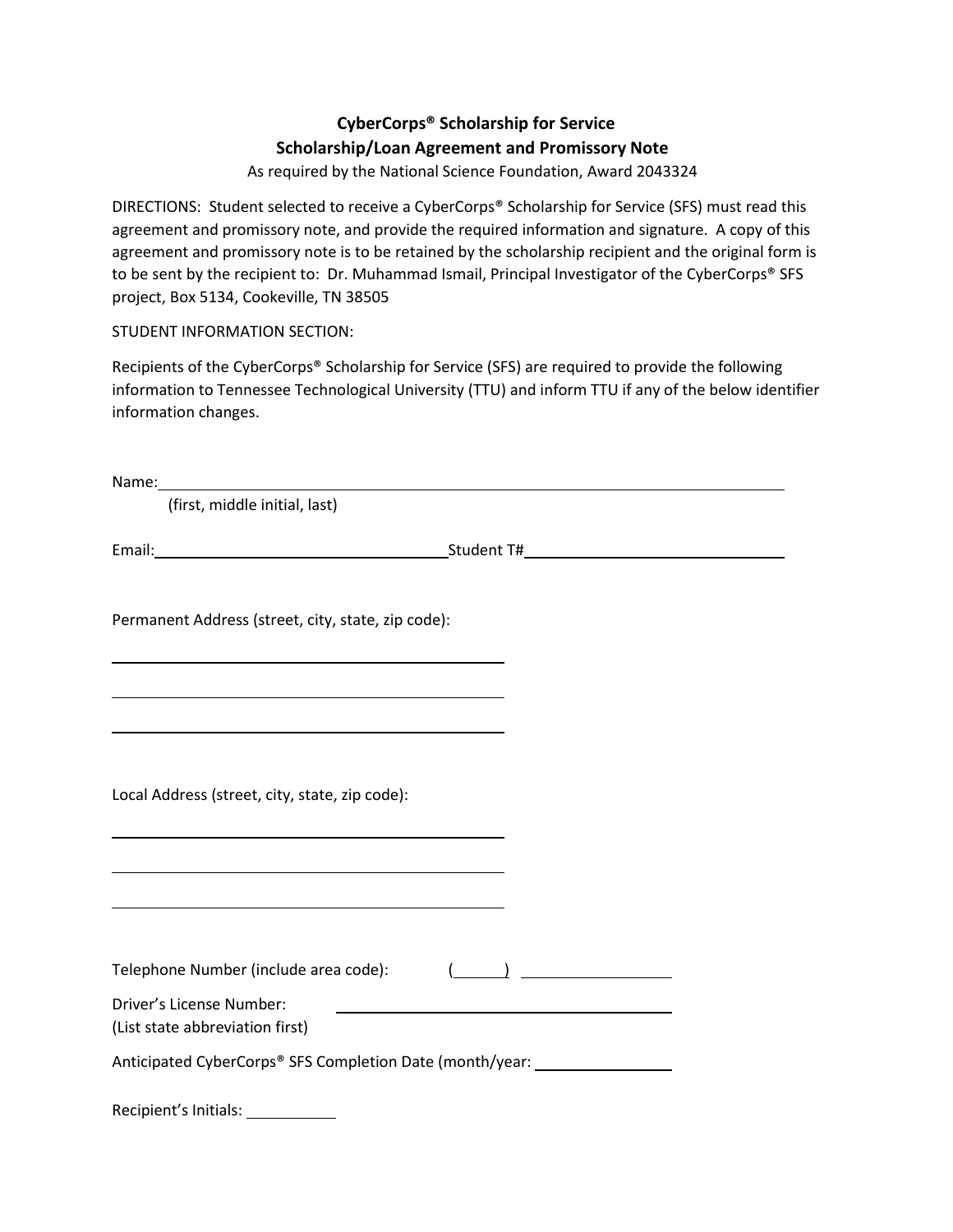# Scholarships Awarded

| <b>Term</b>      | Amount | <b>Description</b> | <b>TTU-SFS Approval</b><br>(Signature) | <b>Awardee Acceptance</b><br>(Signature) |
|------------------|--------|--------------------|----------------------------------------|------------------------------------------|
| <b>Fall 2021</b> |        |                    |                                        |                                          |
| Spring 2022      |        |                    |                                        |                                          |
| <b>Fall 2022</b> |        |                    |                                        |                                          |
| Spring 2023      |        |                    |                                        |                                          |
| <b>Fall 2023</b> |        |                    |                                        |                                          |
| Spring 2024      |        |                    |                                        |                                          |
| <b>Fall 2024</b> |        |                    |                                        |                                          |
| Spring 2025      |        |                    |                                        |                                          |

Recipient's Initials: \_\_\_\_\_\_\_\_\_\_\_\_\_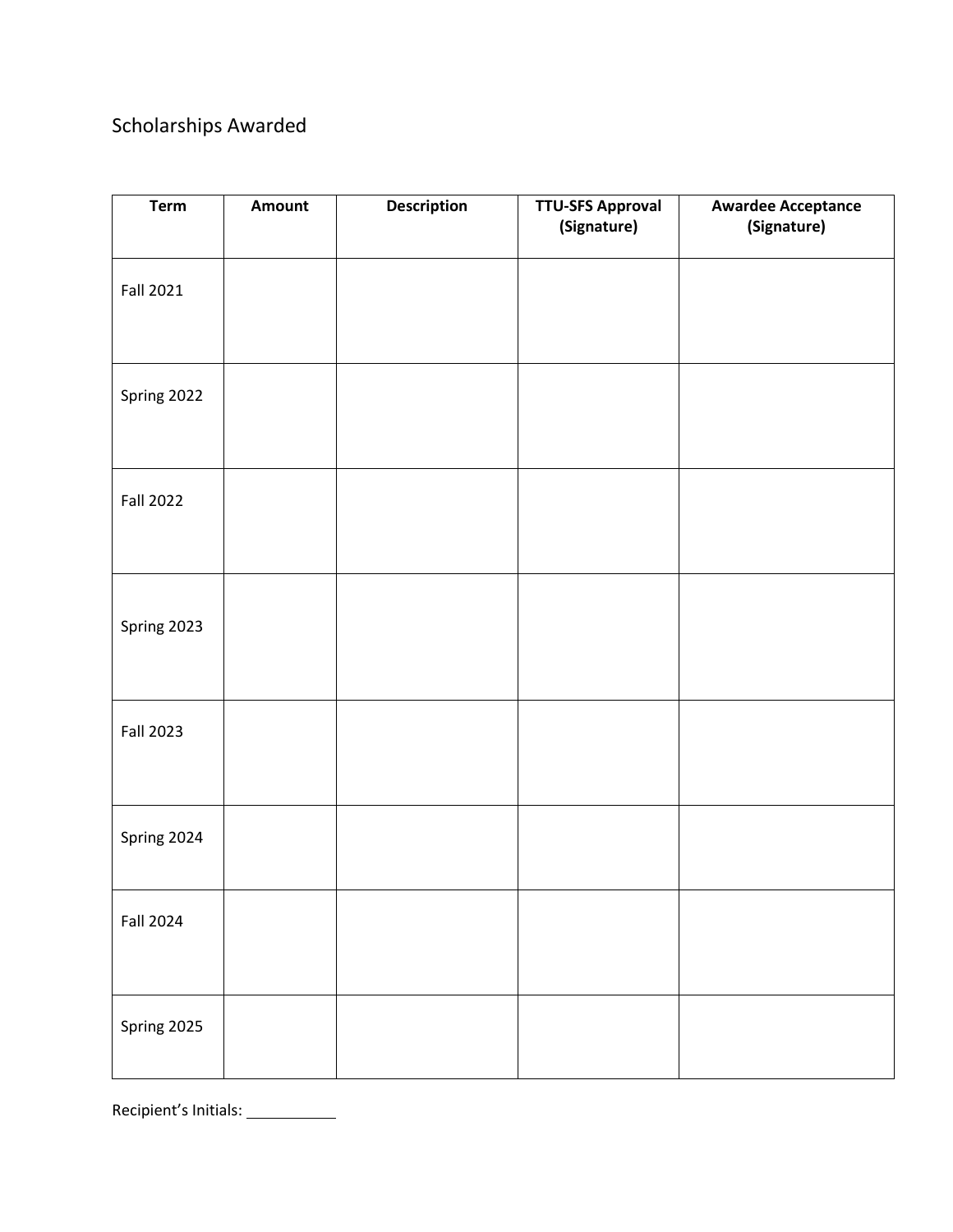# **Fellowship/Loan Agreement & Promissory Note**

Students selected to receive the Cybercorps® Scholarship for Service (SFS) must comply with all program requirements. Receipt of this scholarship is contingent upon meeting all eligibility requirement and execution of this agreement and promissory note. *Read and carefully consider the commitments explained before signing this document.*

## **SCHOLARSHIP AGREEMENT**

## **This Agreement imposes legally enforceable obligations on you, and is an important condition of the award to you of financial assistance under Cybercorps® Scholarship for Service (SFS).**

The Cybercorps® Scholarship for Service (SFS) is a loan for service agreement. It becomes repayable to Tennessee Technological University if the recipient:

- Fails to satisfy the academic requirements of the program for which the funds were awarded; or
- Fails to complete the service requirements of the program. See the Promissory Note for repayment provisions.

**Stipend and Tuition:** If an undergraduate, the award includes a stipend of \$22,500 per year (\$11,250/semester) and 100% tuition from Tennessee Technological University using grant funds from the National Science Foundation (NSF), one half stipend paid at the beginning of each semester. If a graduate student, the award includes a stipend of \$34,000 per year (\$17,000/semester) and 100% tuition. In the event that a student withdraws or is dismissed from the program, the payment of these stipends will cease immediately.

**Other Awards:** This award includes up to \$2,000/year for books, up to \$3,000/year for insurance, and up to \$4,000/year for professional development which includes travel to conferences or certifications. These will be paid as receipts are submitted to the project administrator for reimbursement.

**Commitment:** Cybercorps® Scholarship for Service (SFS) seeks to prepare cybersecurity professionals for employment in the government sector (federal, state, local, tribal, or territorial government organization). Upon graduation, you agree to serve in the government sector for a period equivalent to the length of your scholarship or one year, whichever is longer. An academic year (i.e., the fall and spring semesters) is equivalent to a calendar year of employment. You agree to seek an internship and work in the government sector during the summers of your award. You also agree to provide employment data and updated contact information to program staff on an annual basis. Failure to honor these commitments will result in repayment.

In addition, you agree to abide by the items in the Student Agreement (Appendix A) with your faculty advisor and principal investigator of the SFS project.

**Research:** In order to learn more about the design, implementation and impact of the program, CyberCorps® Scholarship for Service (SFS) conducts ongoing evaluations. You agree to participate in

Recipient's Initials: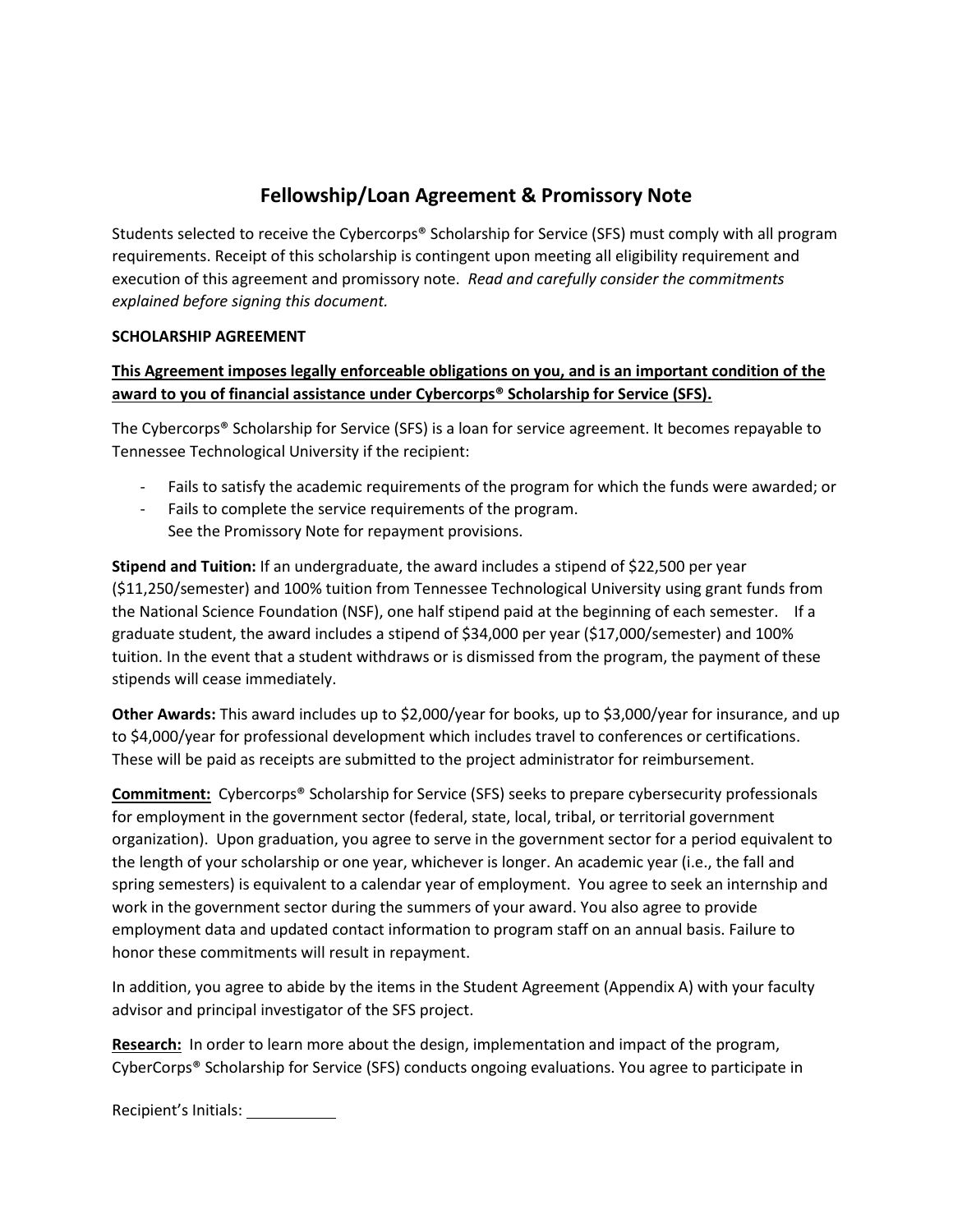these evaluations. The program will continue to collect data about your placement and retention. These data will only be used to evaluate the program as a whole. All interview and observational data are confidential.

Recipient must be a U.S. citizen. The student should be making progress toward completing a baccalaureate or graduate degree at Tennessee Technological University majoring in an accredited program with a Cybersecurity emphasis.

#### **II. PROMISSORY NOTE**

I agree that if I fail to meet the conditions described in Item I titled "Scholarship Agreement," or if I fail to satisfy the academic requirements of the degree program, I will repay the full amount of the Scholarship received to Tennessee Technological University Business Office.

#### **A. Collection Charges:**

1. I agree to pay all reasonable collection costs (not to exceed 35% of the outstanding obligation), including, but not limited to, attorney fees, as determined by TTU.

#### **B. Repayment:**

1. I agree to enter repayment status on the first day of the first month after the earliest to occur of any of the following:

(i) TTU has determined that I have ceased to be enrolled in either the 100% stipends, tuition, book allowance, professional development, and insurance paid by award baccalaureate or master's degree program; or

(ii) The date that I inform TTU that I do not plan to fulfill my government employment obligation; or

(iii) The date that TTU ascertains that I have ceased to be employed in an eligible government institution prior to fulfilling my employment obligation.

2. I agree to make monthly payments to TTU that covers outstanding principal and 5% interest, and any incurred reasonable collection costs, including, but not limited to, attorney fees, according to a monthly payment schedule established by TTU, that calls for complete repayment within five years after I enter repayment status (except as provided in Items IIC and IID). Interest on this loan shall accrue from the beginning of the repayment period.

Minimum monthly payments will include at least 1/60th of the total amount due, plus applicable interest and collection costs. If I fail to make any monthly payment as required by the schedule established by TTU, and such failure persists for a period of 180 days, TTU, without further notice, may accelerate the balance of the outstanding principal due, and I promise to pay such amount plus interest and reasonable collection charges, including, but not limited to, attorney fees, to TTU.

Recipient's Initials: I agree that TTU will report the amount of my installment payments, along with the amount of this loan to at least one national credit bureau. I further agree that if I do not make the monthly payments as required by the schedule established by TTU, TTU will engage in collection efforts similar to the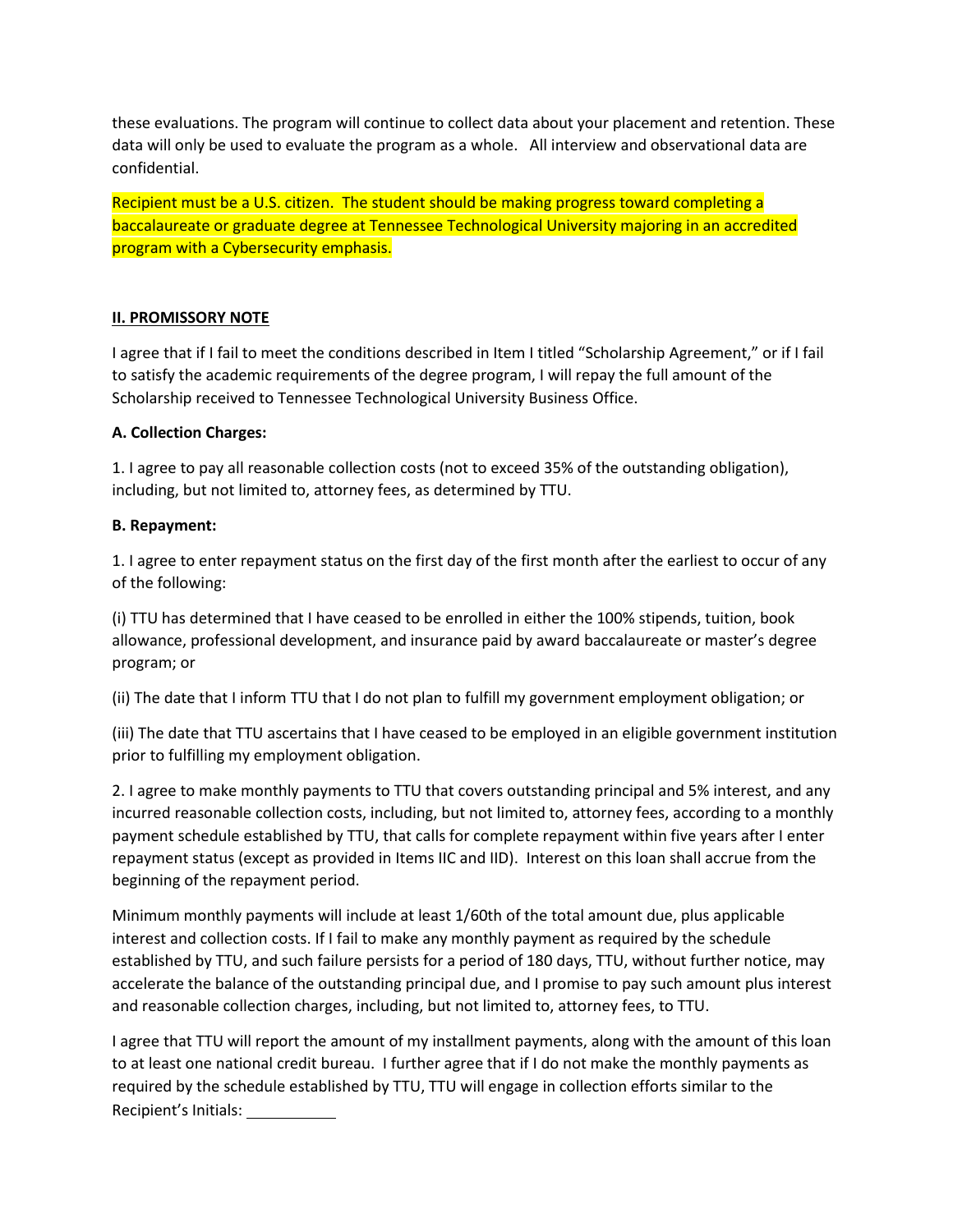collection efforts used by lenders and guarantee agencies in the guaranteed student loan program, including notification of credit bureaus regarding my default and litigation.

I authorize TTU or designated agent to contact me regarding my loan, including repayment of my loan using the current or future number that I provide for my cellular phone or other wireless device using automated telephone dialing equipment or artificial or pre-recorded voice or text messages.

## **C. Conditions for Deferrals or Exceptions to Performance or Repayment**

You may be granted an exception to the repayment requirement of this Agreement in whole or in part, if you are unable to continue the required course of study or perform the service obligation because of a disability that is expected to continue indefinitely, or because of death.

Deferral of your repayment requirement may be granted during the time in which:

- (a) You serve, not in excess of three years, on active duty as a member of the armed service of the United States;
- (b) You serve as a volunteer under the Peace Corps Act;
- (c) You serve as a volunteer under Title I of the Domestic Volunteer Service Act of 1973;
- (d) You have a disability which prevents you from working for a period not exceeding three years.

During the time I qualify for any of the exceptions described in this Item IIC, I am not required to make Scholarship repayments described in Item IIB. In order to qualify for any of these exceptions, I must promptly notify TTU of my claim and provide supporting documentation acceptable to TTU. TTU shall extend the five-year Scholarship repayment period described in Item IIB (2) by a period equal to the length of time I meet any of the conditions in Item IIC.

#### **D. Modified Repayment Schedule:**

If I am unable to complete the Scholarship repayments within this five-year period because of my financial condition that has been established to the satisfaction of TTU, TTU will establish a modified repayment schedule reflecting my financial condition.

#### **E. Cancellation:**

TTU shall cancel my repayment obligation if it determines:

1. On the basis of a sworn affidavit of a qualified physician, that I am unable to work because of an impairment that is expected to continue indefinitely or results in death.

2. That I have become totally and permanently disabled as established by a sworn affidavit of a qualified physician.

Recipient's Initials: 3. On the basis of a death certificate or other evidence of death that is conclusive under Tennessee law.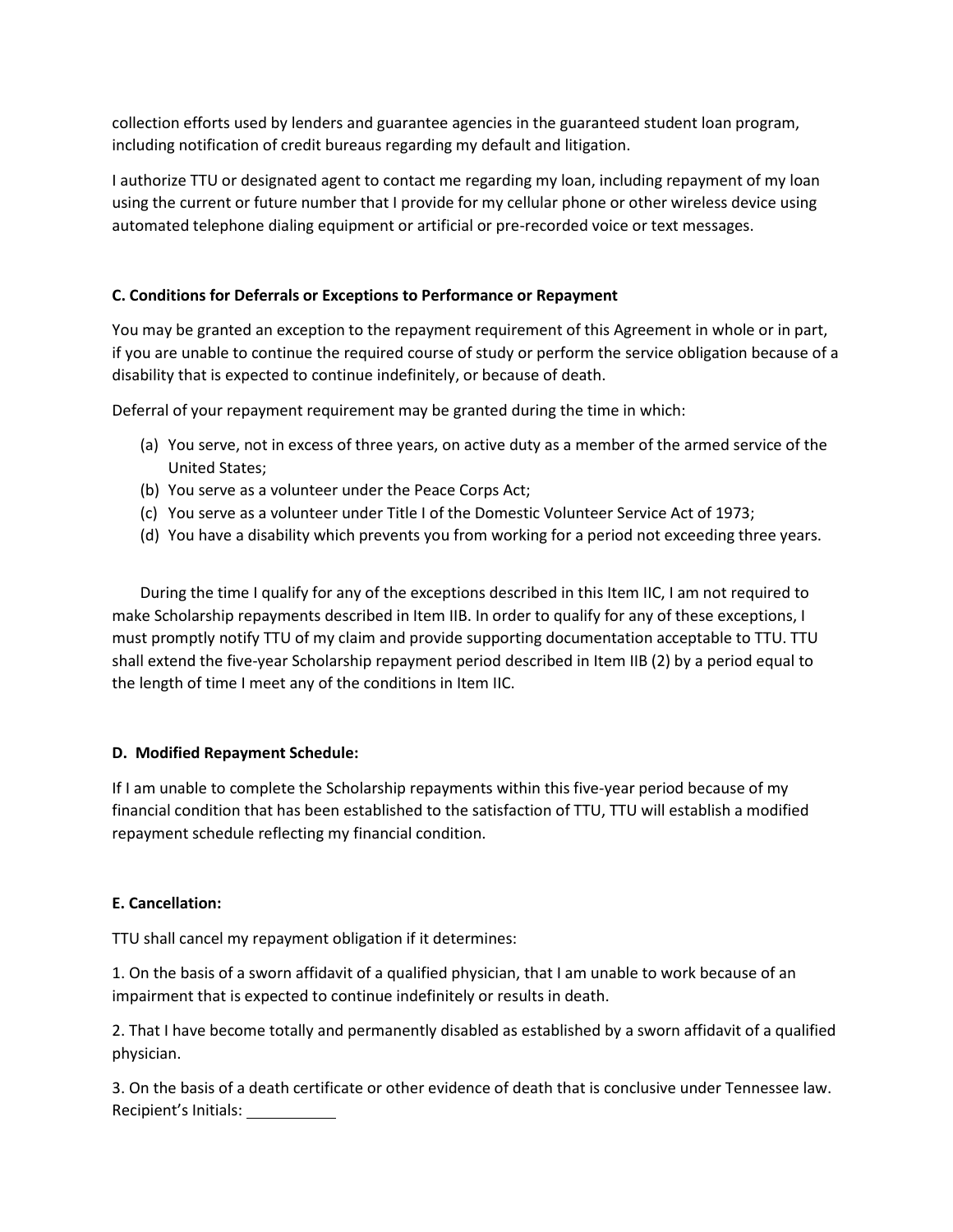4. Circumstances have occurred that TTU considers as a compelling reason to excuse repayment.

#### **F. General:**

1. I agree to advise TTU promptly in writing of any change in name, address, or deferment status as described in Section IIC.

2. I understand that I may appeal any determination made by TTU that I am not in compliance with any of the requirements of the program.

3. I understand that I must complete the baccalaureate or master's degree program.

4. I understand that I must maintain satisfactory academic progress as determined by TTU and by the Cybercorp® Scholarship for Service (SFS) and that Scholarship stipends will end if I do not make satisfactory progress toward a degree.

5. Communications on cancellation, repayment, or deferment should be made to Tennessee Technological University, Business Office – Loans, Box 5037, Cookeville, TN 38505.

6. It is your responsibility to determine what, if any, tax liability will accrue to you as a result of accepting financial assistance under Project Inspire. All tax liabilities, if any, are your responsibility to discharge.

I hereby certify that: (1) I understand that the Cybercorp® Scholarship for Service (SFS) is a Repayable Scholarship, I am receiving is a loan which must be repaid, in whole or in part, if I fail to satisfy the academic requirements of the program for which the funds were awarded, or fail to complete the government employment requirements of the program; (2) my rights and obligations under this loan are contained in the above terms and conditions; (3) I have read this promissory note; and (4) I have received a copy of this note.

Please indicate your acceptance of these terms and conditions by signing this agreement and promissory note and returning it to: Dr. Ambareen Siraj, Tennessee Technological University, Associate Professor, Computer Science, Box 5134, Cookeville, TN 38505.

Recipient Signature: \_\_\_\_\_\_\_\_\_\_\_\_\_\_\_\_\_\_\_\_\_\_\_\_\_\_\_\_\_\_\_\_\_\_\_\_\_\_\_\_\_\_\_\_\_\_\_\_\_\_\_\_\_

Printed Name: **Example 20** and 20 and 20 and 20 and 20 and 20 and 20 and 20 and 20 and 20 and 20 and 20 and 20 and 20 and 20 and 20 and 20 and 20 and 20 and 20 and 20 and 20 and 20 and 20 and 20 and 20 and 20 and 20 and 20

Date:  $\Box$ 

Recipient's Initials: